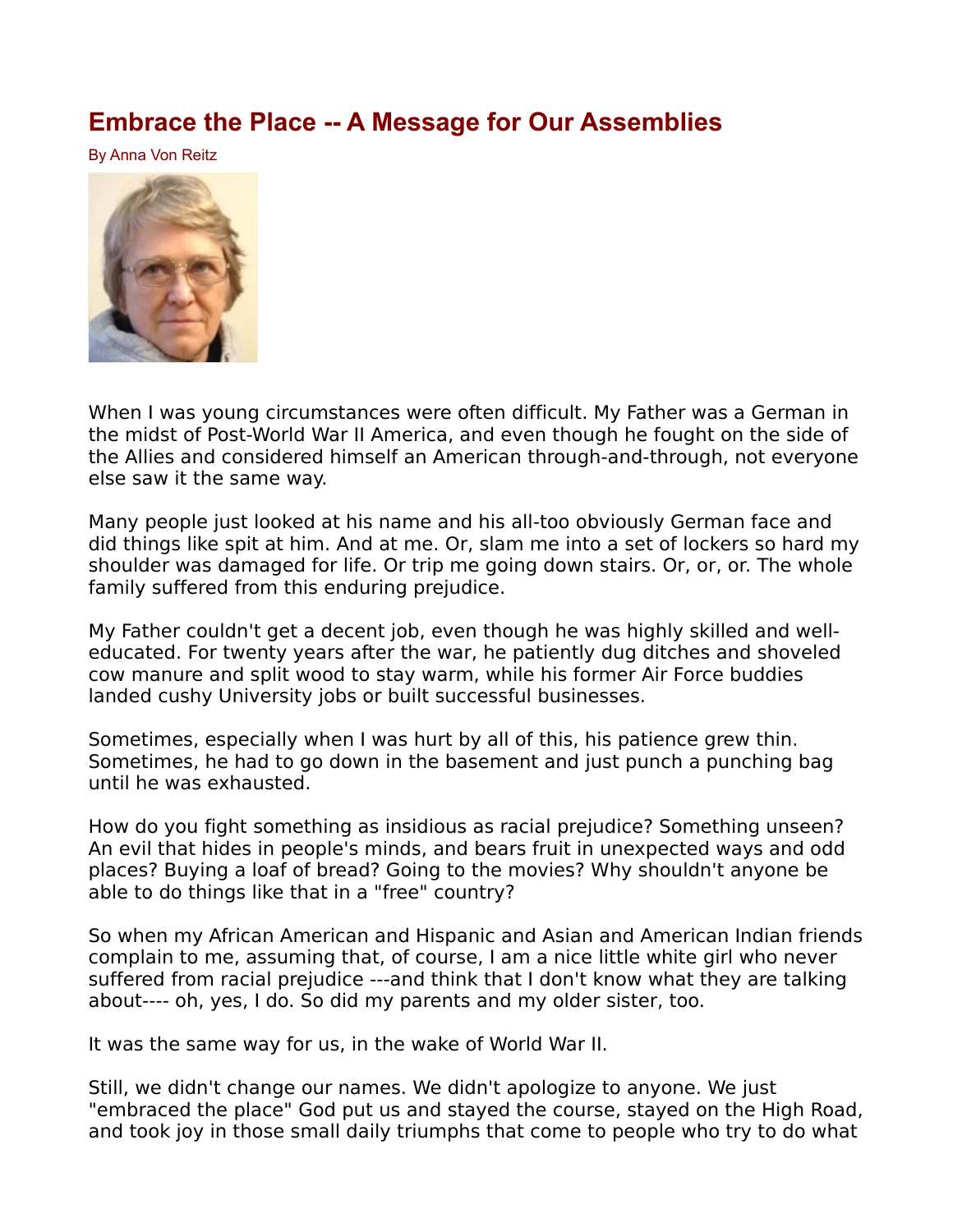is right. We made friends. We survived. So what if I wore old clothes or drove a car that was fifteen years old?

Today, I am not afraid of poverty, because I have been poor. Today, I place no value on a person's clothes or circumstance. Today, as a result of those rough beginnings, I have a different set of values, knowledge, and experiences than I would have gained in a "better world".

The irony is, that that world of prejudice and meanness, those years of hardscrabble, made me a stronger, wiser, more discerning person. I am grateful for it now, because I see the fruits of what we went through.

In the same way, our Assemblies are going through a hard transition from war to peace. There are many people who are frightened and confused, many detractors, many who have unreasoning prejudices and pure, dumb ignorance that have to be dealt with.

And this is all taking place against a backdrop of entrenched institutionalized deceit and corruption.

A difficult situation? You bet.

But the fruit is coming, and the time when you see through to the end, when you realize what you have gained from going through the refining fires.

My Ex-O, Harold, and I had a breakfast meeting a couple days ago. He's a very experienced man with a history of managing large corporate endeavors. He wagged his head at me and said, "There's positional leadership and situational leadership, and they (the Assemblies) need to understand that."

Most of us are far more familiar with Positional Leadership. Someone came down and smote Joe Blow with a Magic Wand and Fairy Dust and made him The Leader. Maybe it was a rigged ballot box, or because he had a "special relationship" with the former boss's daughter. Maybe he just slogged his way up the food chain by accident, but there he is: The Leader, for better or worse, and everyone has to do what he says, because, well, he's The Leader.

Been there and done that.

But there is also Situational Leadership, where everyone is equal and striving toward a goal. That's what happens when one guy reaches out to save a drowning swimmer and another guy reaches out to save the first would-be rescuer, and pretty soon you have a whole chain of people pulling against the rip tide.

Situational Leadership comes about in unsettled times, times of emergency, times when you just have to work together to get things done --- no hierarchy, no "social order", no caste, no class, no advanced degrees required. It happens on a much more basic level, something that is almost instinctive, where suddenly everyone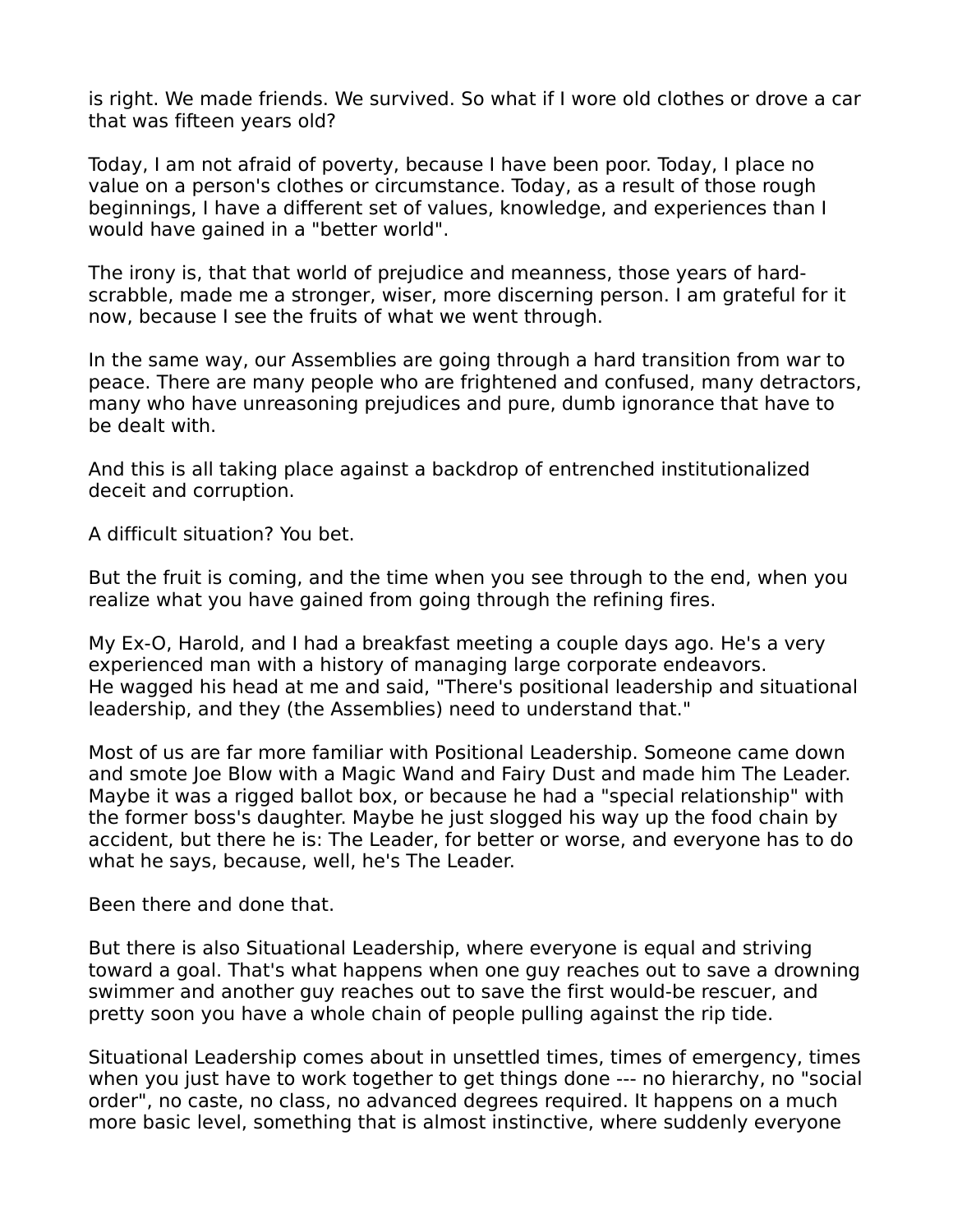steps back and each one of us just "knows" what we can best contribute. So we do. And it all works out.

Joe takes the wheel. John holds the door. Stan loans a computer. Roy drives the truck. May Ellen brings the coffee. Jim makes the sandwiches. Pablo brings the folding table. Marc loans space in his garage. And before you know it, what needs to happen, happens.

Why? Because at some deeper under-the-skin level, we all know who we are and what we have to contribute, and when push-comes-to-shove, we step forward and we do what has to be done.

That's Situational Leadership, and if you think about it, it makes perfect sense that that is the kind of leadership our Assemblies, which operate as Committees of the Whole, have inherited. Our American Government was formed on an emergency basis. There was no time or place for an entrenched and formal hierarchy to form or to act.

Then, as now, there weren't a lot of offices to fill and job descriptions set in cement, only jobs to do somehow and little or nothing to do them with. Our ancestors faced exactly the same dilemma and used the same tools, guided by Situational Leadership.

In the military and in the corporations, people advance by criticizing and undermining competitors. Poking fingers and tattle-taling are often rewarded. Making oneself appear to be better by tearing down someone else is the order of the day. Gossiping around the water cooler and snarking about every fault and foible is traditional.

But in our Assemblies, it's exactly the opposite.

When we see someone failing for lack of skills, we rush in to fill the gap and help them. When we perceive a brother falling by the wayside, we pick up his pack and get him back on his feet. When things start to go off-track, we check our compasses --- we don't blame other people because they are lost.

Here, in our Assemblies, the people who "rise to the top" do so, because they put themselves into the gaps and make things work.

My Mother, if she were here, would tell you, "Embrace the space God gave you on this Earth."

Take it, own it, lumps and all. Be your own heroes. Don't wait for someone else. Just the fact that you are here is all you need to know. Go forth, and conquer all the obstacles, all the ignorance, all the questions, all the lacks. Do it together on an "emergency basis" and do the best you can.

We're not here to blame each other. We are here to save America.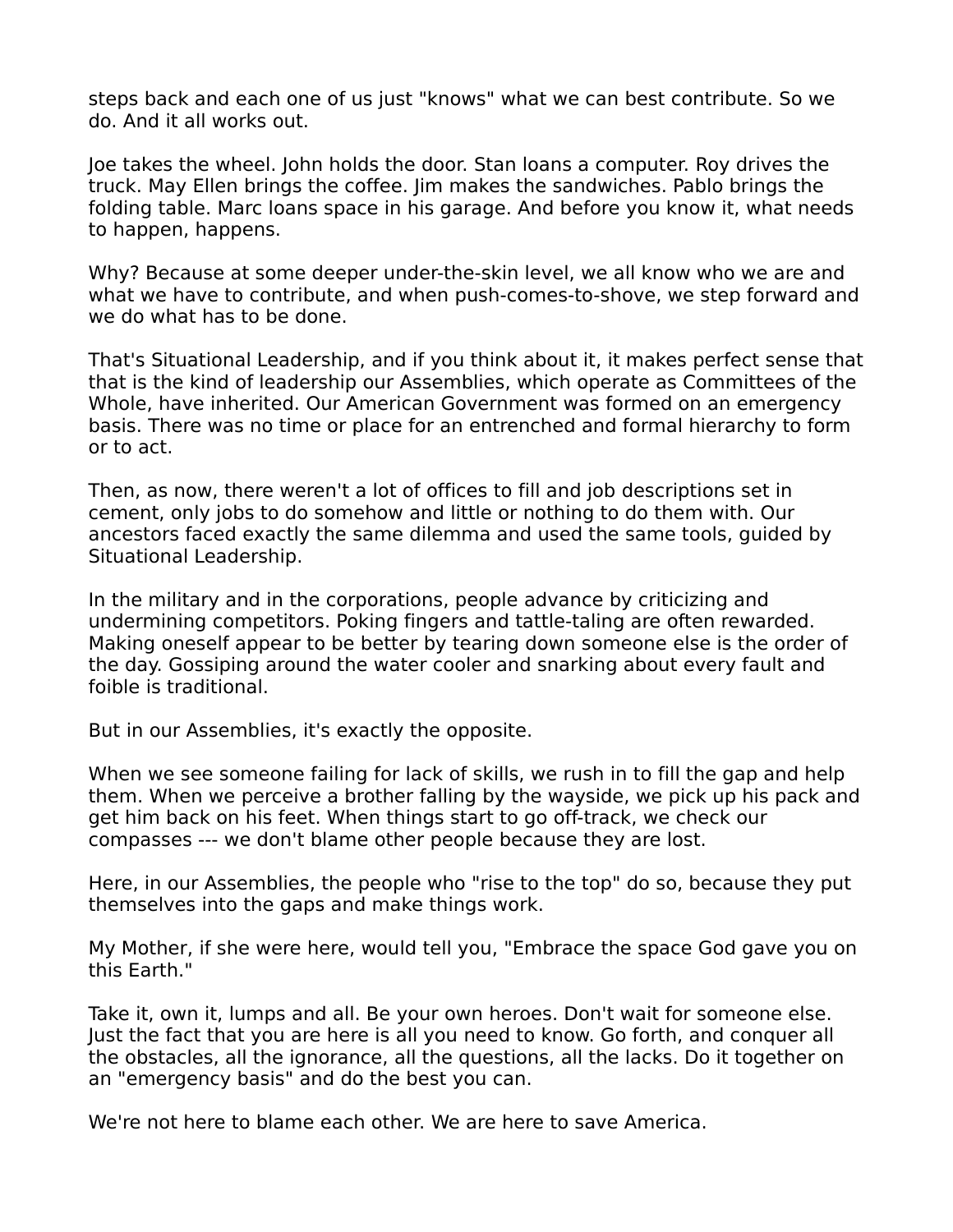We can always correct mistakes. The one mistake we can't correct is never getting started, never doing anything for fear of not having an official stamp of approval, or not signing in the right color of ink.

Most of the Revolutionary War was fought by men who didn't own a uniform. Remember that and remember them. Take the message to heart.

This is your country, and these are your countrymen. That's your Main Street. It doesn't belong to the Chinese or the Pope or the Queen or the Lord Mayor. It's your responsibility.

If the THING in Washington, DC, is off-track or the State-of-State Governor is doing the wrong thing, it's up to you to get organized and take the reins back and settle things. Why? Because it's your country and you have the Public Duty.

As new people come into the Assemblies --- and they are doing so in droves right now --- they are going to come in expecting an authoritarian structure to guide them. That's all they are familiar with. Ask them to recall an emergency in their own lives, a time when they simply had to do what had to be done, without waiting for the Firemen or the Police to arrive--- a time when it was just "you, me, and the gate post".

Then nod sagely and say, "Well, yup. That's where we are now. We have a Coordinator who can get answers to questions, we have a Chairman who can conduct meetings and get business done, but this is a Committee of the Whole, one big committee with sub-committees that work on special projects. We all work together and support each other to restore our government, bring Americans home to their native jurisdiction, and enforce the Constitutions and the Public Law.

There's no big pecking order, everyone just weighs in, contributes what they can, and we go from there. Any questions?"

The Newbies may stare at you like you are a Talking Horse. You may have to repeat this exercise several times. You may even meet people who have never been in an emergency situation where they had to take charge of things and deal with them. If so, share a few stories so they get the idea.

Maybe have a once-a-week half hour Orientation Meeting for new people.

Another common misunderstanding of Newbies is that they are fighting against "the government" ---- which they identify as any authority whatsoever. Years of abuse by the Territorial Government or the Municipal GOVERNMENT has fostered a hatred of all government and these wild-eyed anarchists arrive in our Assemblies with the idea that we either join their campaign to wreck vengeance on the perpetrators or we are part of the problem.

The point is that we are not the perpetrators, but an entirely different government--- a lawful, reasonable, peaceable government that is formed to